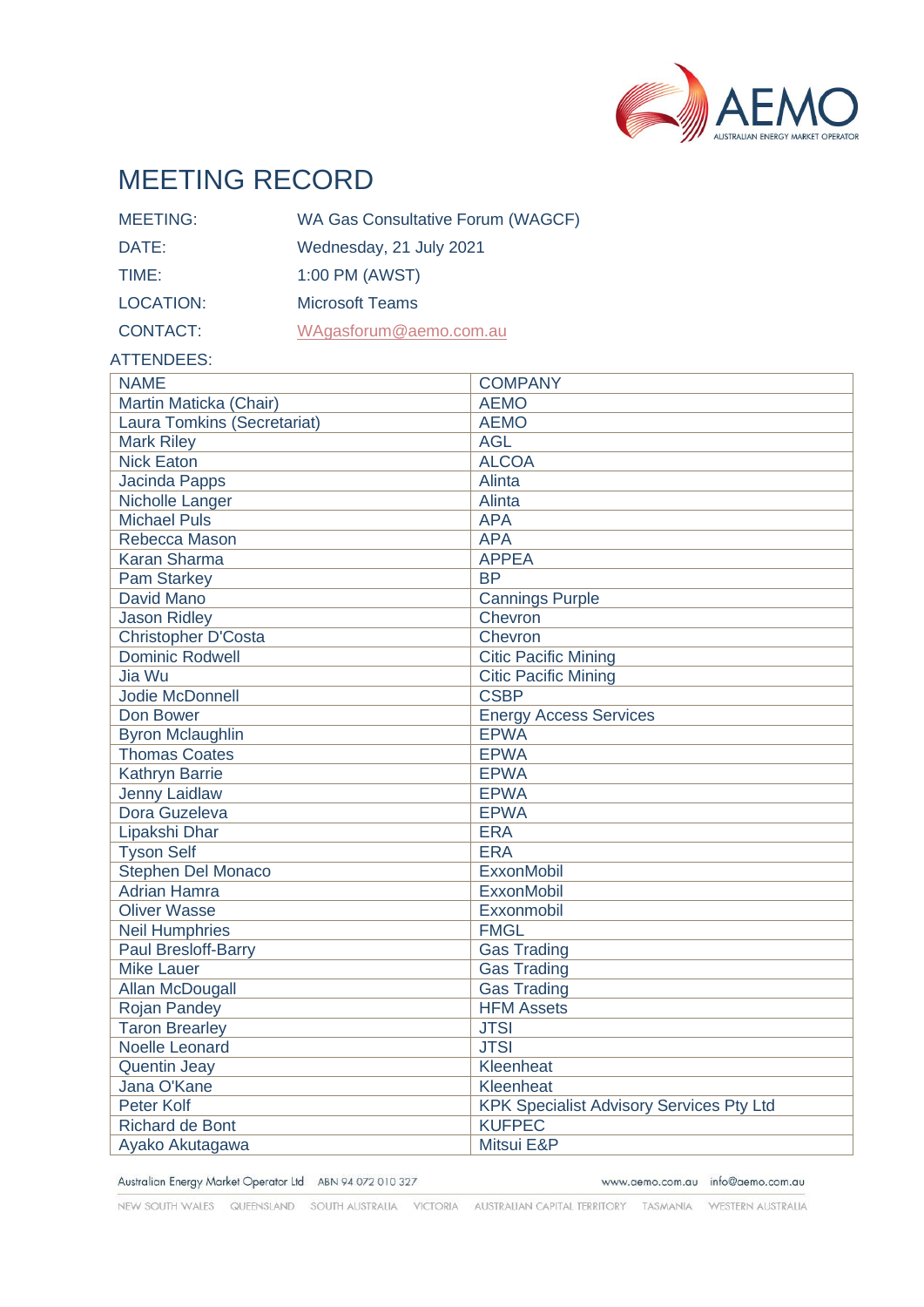

| <b>Jasmine Teng</b>         | Mitsui E&P                                |
|-----------------------------|-------------------------------------------|
| <b>Bronwen Mills</b>        | <b>National Offshore Petroleum Titles</b> |
| <b>Chris McMullen</b>       | <b>National Offshore Petroleum Titles</b> |
| Surena Ho                   | Osaka Gas Australia                       |
| <b>Erin Stone</b>           | <b>Point Global</b>                       |
| <b>Richard Bowmaker</b>     | <b>RBP</b>                                |
| <b>Leah Kisiel</b>          | <b>Santos</b>                             |
| Sam McCready                | <b>Santos</b>                             |
| <b>Wendy Ng</b>             | <b>Shell</b>                              |
| <b>Charles Loh</b>          | <b>Shell</b>                              |
| Joanna Wong                 | <b>Shell</b>                              |
| Jai Coppen                  | <b>Shell</b>                              |
| David Cullam                | <b>Strike Energy</b>                      |
| <b>Colby Hauser</b>         | <b>Strike Energy</b>                      |
| <b>Carole Clare</b>         | Synergy                                   |
| Hiroki Hasegawa             | <b>Tokyo Gas</b>                          |
| <b>Kyoichiro Baba</b>       | <b>Tokyo Gas</b>                          |
| Erisa Kitai                 | <b>Tokyo Gas</b>                          |
| <b>Shaun Brady</b>          | <b>Verisk</b>                             |
| Cathy McKeagney             | <b>Warrego Energy</b>                     |
| <b>Daniel Teh</b>           | Woodside                                  |
| <b>Alexandra Willis</b>     | Woodside                                  |
| Leigh Holder                | <b>YARA</b>                               |
| <b>Christopher Meredith</b> | <b>AEMO</b>                               |
| <b>Kristine Cruz</b>        | <b>AEMO</b>                               |
| Michael Thompson            | <b>AEMO</b>                               |
| <b>Michael Thomas</b>       | <b>AEMO</b>                               |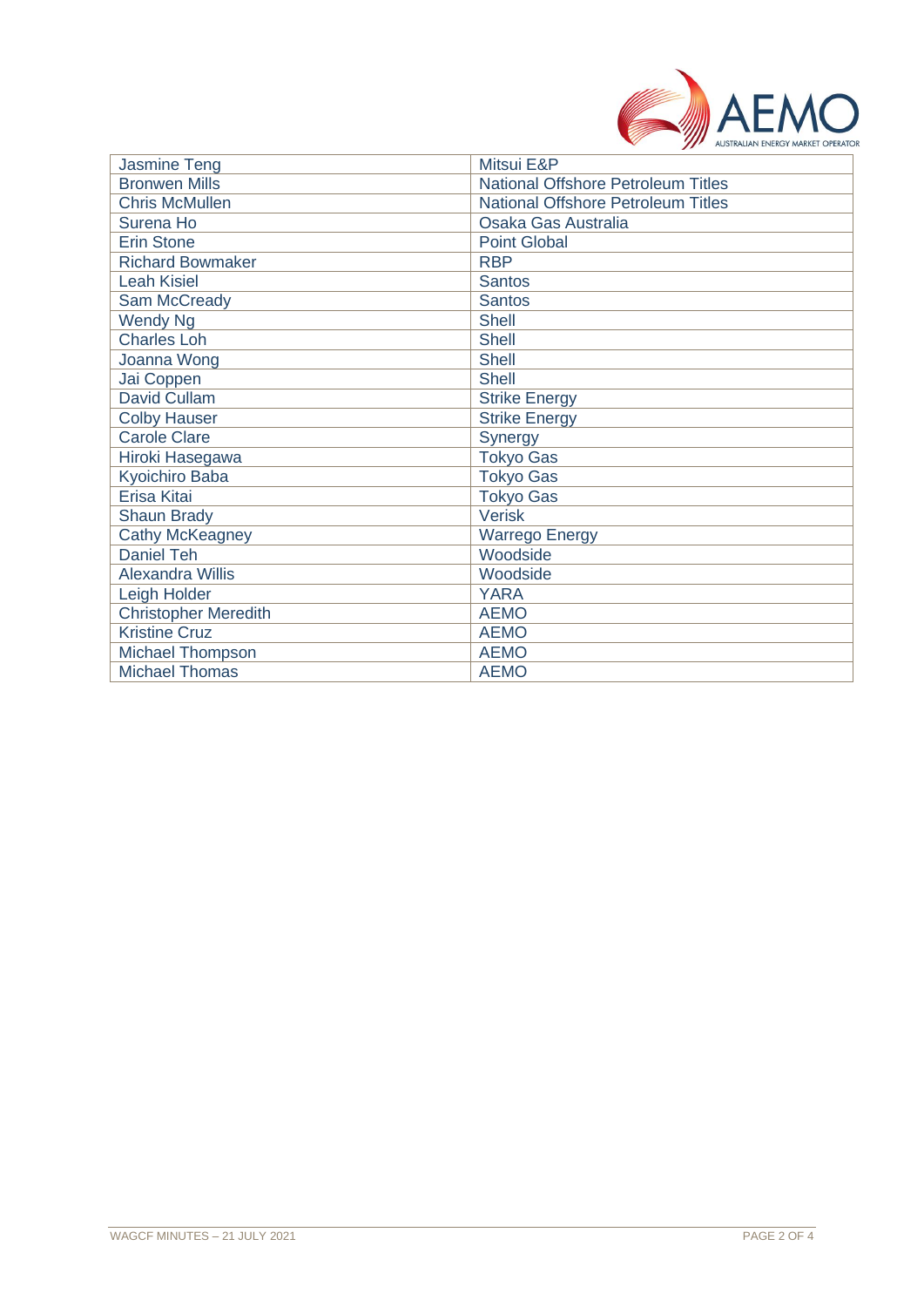

## **1. Welcome and Previous meeting minutes**

Martin Maticka (AEMO) opened the meeting at 1:01 pm, welcomed attendees to WAGCF No.17

The minutes from the previous WAGCF (11 November 2020) were endorsed. AEMO to publish the minutes as final on the website (Action Item 1.1).

## **2. GBB Emergency Management Facility (EMF) Test Update**

Bryon McLaughlin (EPWA) provided an update on the GBB EMF noting:

- There are plans to run an EMF in quarter 4, 2021
- The process is in good shape, the templates are up to date
- The protocol (the agreement between EPWA and AEMO about how the EMF will function) needs to evolve due to changes in personnel, name changes and statement of fact changes, which is currently being undertaken.
- The process for testing the EMF will be over 2-3 days, details to be finalised over the coming months and stakeholders will be made aware of the timeframes in due course.

Michael Thomas (AEMO) presented an overview of the processes to be followed during an activation of the GBB EMF, including EMF direction, activation, data provision requirements and variations and deactivation.

## **3. Domestic Market Obligation Update**

Taron Brearley (JTSI) presented an update on the Domestic Market Obligation noting:

- The role of JTSI
- Policy developments
- Major commitments
- Market outlook
- JTSI priorities going forward

## **4. WEM Gas Statement of Opportunities (GSOO) status update and stakeholder feedback**

Christopher Meredith (AEMO) presented the outcomes from the WEM GSOO stakeholder survey and the proposed refinements to the 2021 WEM GSOO.

Mark Riley (AGL) commented: Peak demands can be useful for pipeline capacity considerations and ensure cross reference to web page is clear in GSOO as AEMO's website can be hard to navigate.

## **5. Formal Information Request (FIR) analysis**

Kristine Cruz (AEMO) presented the preliminary analysis of the data received from the 2021 FIR process, noting the data reconciliation is still underway and the fully reconciled data and further analysis will be presented in a future WAGCF and in the 2021 WEM ESOO.

Byron McLaughlin (EPWA): Are the non-responders the same as last year?

• AEMO: AEMO cannot identify who the non-responders are, however, the response rate has improved from last year.

Allan McDougall (Gas Trading): How does Supplier and Consumer MCQ not match?